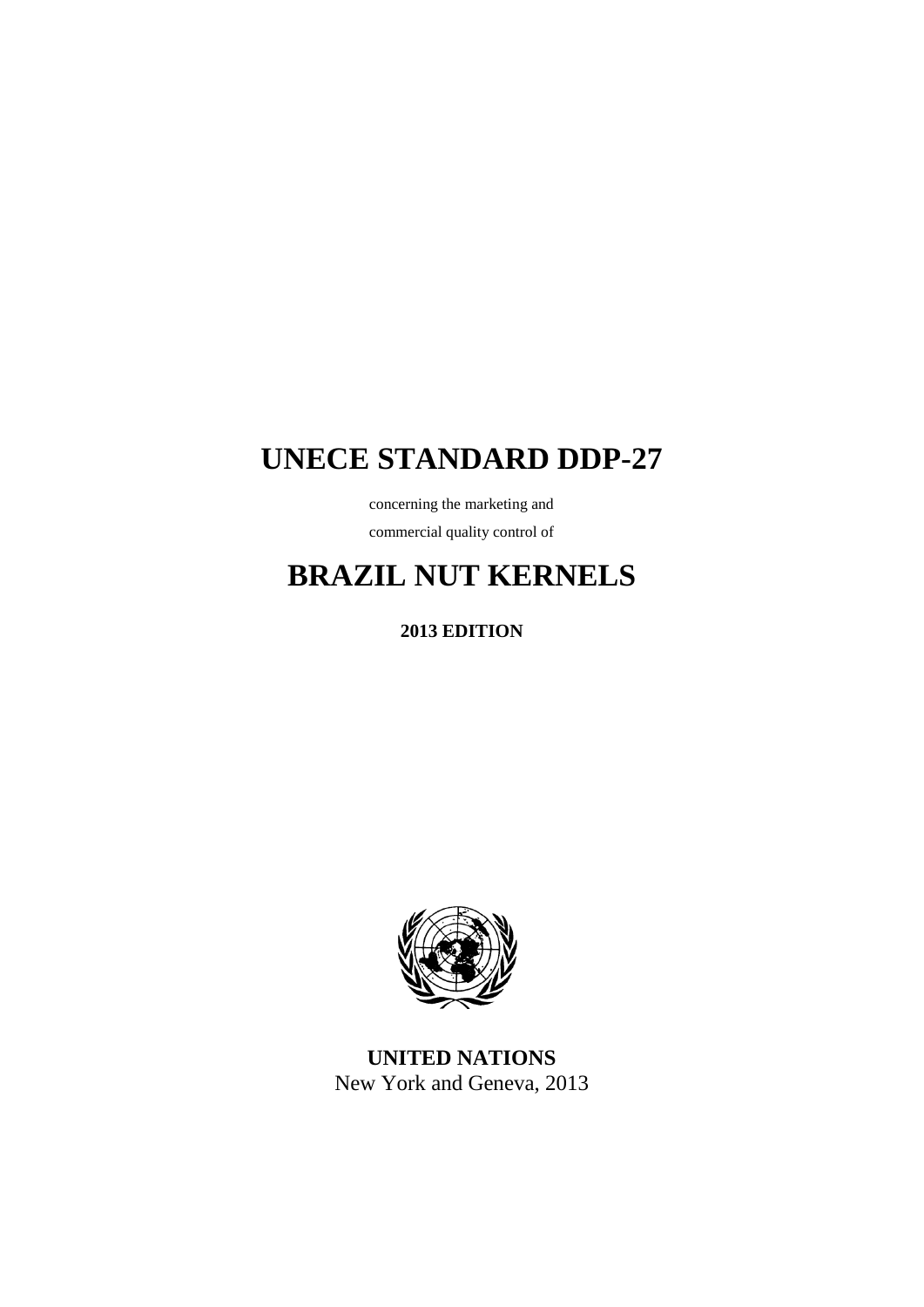#### **NOTE**

#### **Working Party on Agricultural Quality Standards**

The commercial quality standards developed by the United Nations Economic Commission for Europe (UNECE) Working Party on Agricultural Quality Standards help facilitate international trade, encourage high-quality production, improve profitability and protect consumer interests. UNECE standards are used by Governments, producers, traders, importers and exporters, and other international organizations. They cover a wide range of agricultural products, including fresh fruit and vegetables, dry and dried produce, seed potatoes, meat, cut flowers, eggs and egg products.

Any member of the United Nations can participate, on an equal footing, in the activities of the Working Party. For more information on agricultural standards, please visit our website [http://www.unece.org/trade/agr/welcome.html.](http://www.unece.org/trade/agr/welcome.html)

The new Standard for Brazil Nut Kernels is based on document ECE/TRADE/C/WP.7/2013/26, reviewed and adopted by the Working Party at its sixty-ninth session.

The designations employed and the presentation of the material in this publication do not imply the expression of any opinion whatsoever on the part of the United Nations Secretariat concerning the legal status of any country, territory, city or area or of its authorities, or concerning the delimitation of its frontiers or boundaries. Mention of company names or commercial products does not imply endorsement by the United Nations.

All material may be freely quoted or reprinted, but acknowledgement is requested.

Please contact us at the following address with any comments or enquiries:

Agricultural Standards Unit Division of Economic Development, Trade, and Land Management United Nations Economic Commission for Europe Palais des Nations CH-1211 Geneva 10, Switzerland E-mail: [agristandards@unece.org](mailto:agristandards@unece.org)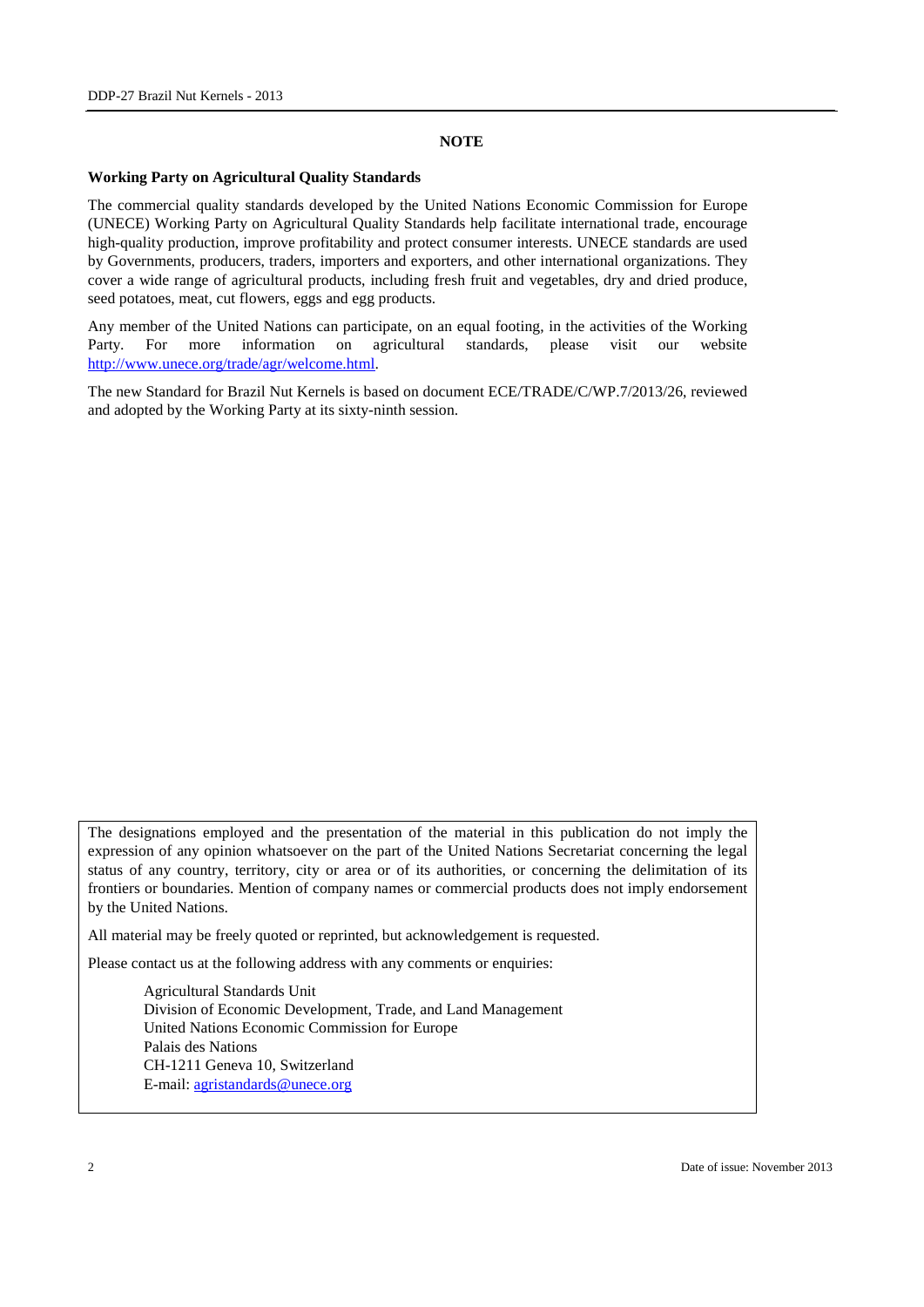## **UNECE Standard DDP-27 concerning the marketing and commercial quality control of Brazil Nut Kernels**

## **I. Definition of produce**

This standard applies to Brazil nut kernels of varieties (cultivars) grown from *Bertholletia excelsa* (L.), intended for direct consumption or for food when intended to be mixed with other products for direct consumption without further processing. This standard does not apply to Brazil nut kernels that are processed by salting, sugaring, flavouring, or roasting or for industrial processing.

## **II. Provisions concerning quality**

The purpose of the standard is to define the quality requirements of Brazil nut kernels at the export-control stage, after preparation and packaging.

However, if applied at stages following export, the holder/seller shall be responsible for observing the requirements of the standard. The holder/seller of products not in conformity with this standard may not display such products or offer them for sale, or deliver or market them in any other manner.

#### **A. Minimum requirements**[1](#page-2-0)

In all classes, subject to the special provisions for each class and the tolerances allowed, the Brazil nut kernels must display the following characteristics:

The kernel must be:

- intact; however, kernels with less than 25 per cent missing are considered as whole
- sound; produce affected by rotting or deterioration such as to make it unfit for human consumption is excluded
- clean; practically free of any visible foreign matter including the residues of adhering shell
- sufficiently developed. Shrunken or shrivelled kernels which are extremely wrinkled, or with desiccated, dried out or tough portions affecting more than 25 per cent of the kernel and empty shells, are to be excluded
- free from blemishes, areas of discoloration, yellowing, fat diffusion or spread stains in pronounced contrast with the rest of the kernel affecting in aggregate more than 25 per cent of the surface of the kernel
- well formed
- free from living pests, whatever their stage of development
- free from damage caused by pests, including the presence of dead insects and/or mites, their debris or excreta

<span id="page-2-0"></span> $1$  Definitions of terms and defects are listed in annex III of the Standard Layout – Recommended terms and definition of defects for standards of dry (Inshell Nuts and Nut Kernels) and dried produce [<http://www.unece.org/trade/agr/standard/dry/StandardLayout/StandardLayoutDDP\\_e.pdf>](http://www.unece.org/trade/agr/standard/dry/StandardLayout/StandardLayoutDDP_e.pdf)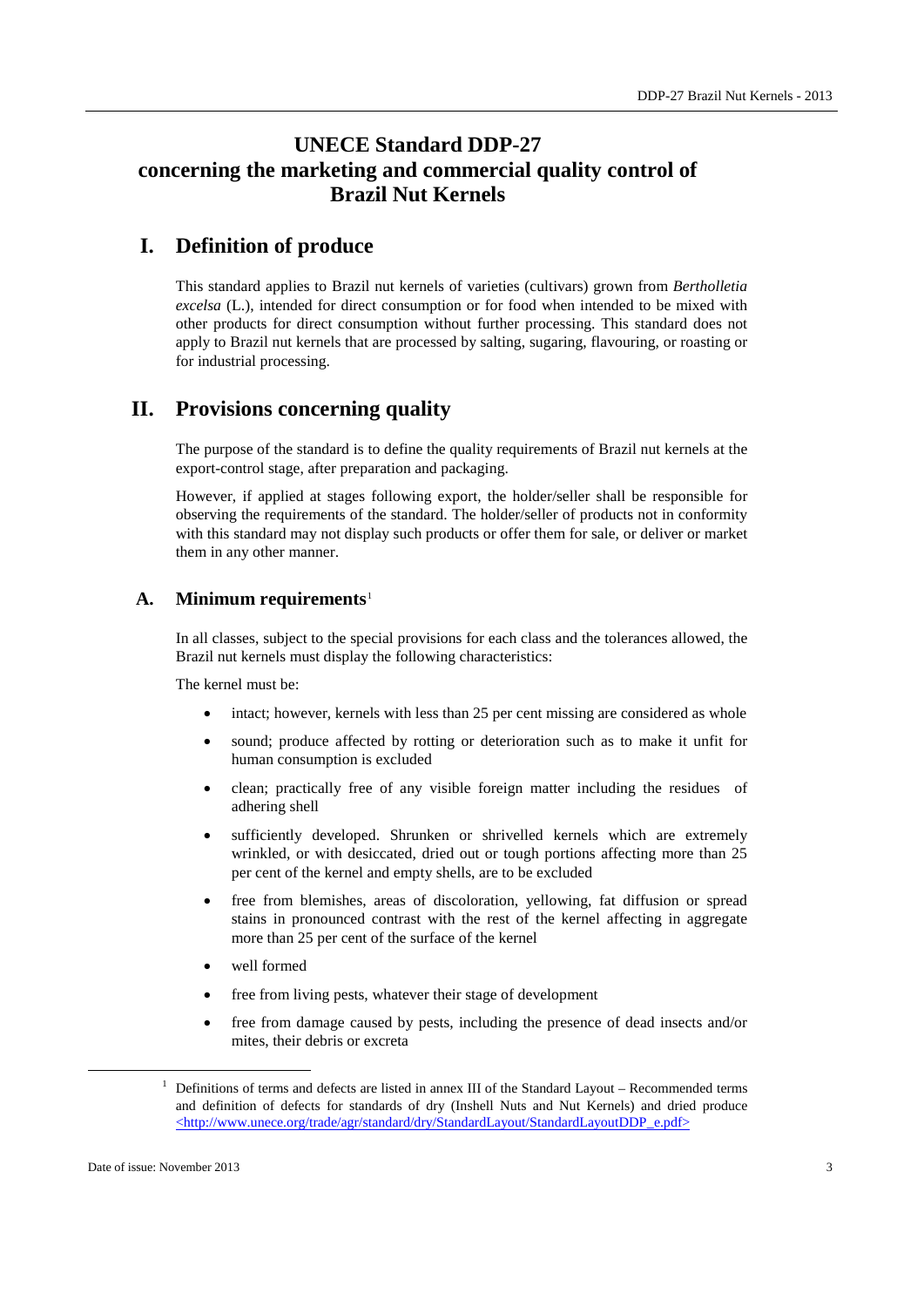- free from mould filaments visible to the naked eye
- free from rancidity
- free of abnormal external moisture
- free of foreign smell and/or taste.

The condition of the Brazil nut kernels must be such as to enable them:

- to withstand transportation and handling
- to arrive in satisfactory condition at the place of destination.

#### **B. Moisture content[2](#page-3-0)**

The Brazil nut kernels shall have moisture content not exceeding 4.5 per cent.

#### **C. Classification**

In accordance with the defects allowed in section "IV. Provisions concerning tolerances", Brazil nut kernels are classified into the following classes:

"Extra" Class, Class I and Class II.

The defects allowed must not affect the general appearance of the produce as regards quality, keeping quality and presentation in the package.

### **III. Provisions concerning sizing**

Sizing is optional. However, when sized, size is determined by:

• Count- i.e. the number units/pieces per unit of weight kilogram or pound in accordance with the following table:

| Size Code       | Kernels per kg | Kernels per lb |  |
|-----------------|----------------|----------------|--|
| Large or Giants | $176 - 242$    | $80 - 110$     |  |
| <b>Mediums</b>  | $242 - 286$    | $110 - 130$    |  |
| <b>Smalls</b>   | $308 - 352$    | $140 - 160$    |  |
| Midgets         | $352 - 396$    | $160 - 180$    |  |
| Tiny            | $396 - 484$    | $180 - 220$    |  |

## **IV. Provisions concerning tolerances**

At all marketing stages, tolerances in respect of quality and size shall be allowed in each lot for produce not satisfying the minimum requirements of the class indicated.

<span id="page-3-0"></span><sup>&</sup>lt;sup>2</sup> The moisture content is determined by one of the methods given in  $\alpha$  <annex II of the Standard Layout – Determination of the moisture content for dry produce [<http://www.unece.org/trade/agr/standard/dry/StandardLayout/StandardLayoutDDP\\_e.pdf>.](http://live.unece.org/fileadmin/DAM/trade/agr/standard/dry/e/2007_15_StandardLayoutDDP.doc) The laboratory reference method shall be used in cases of dispute.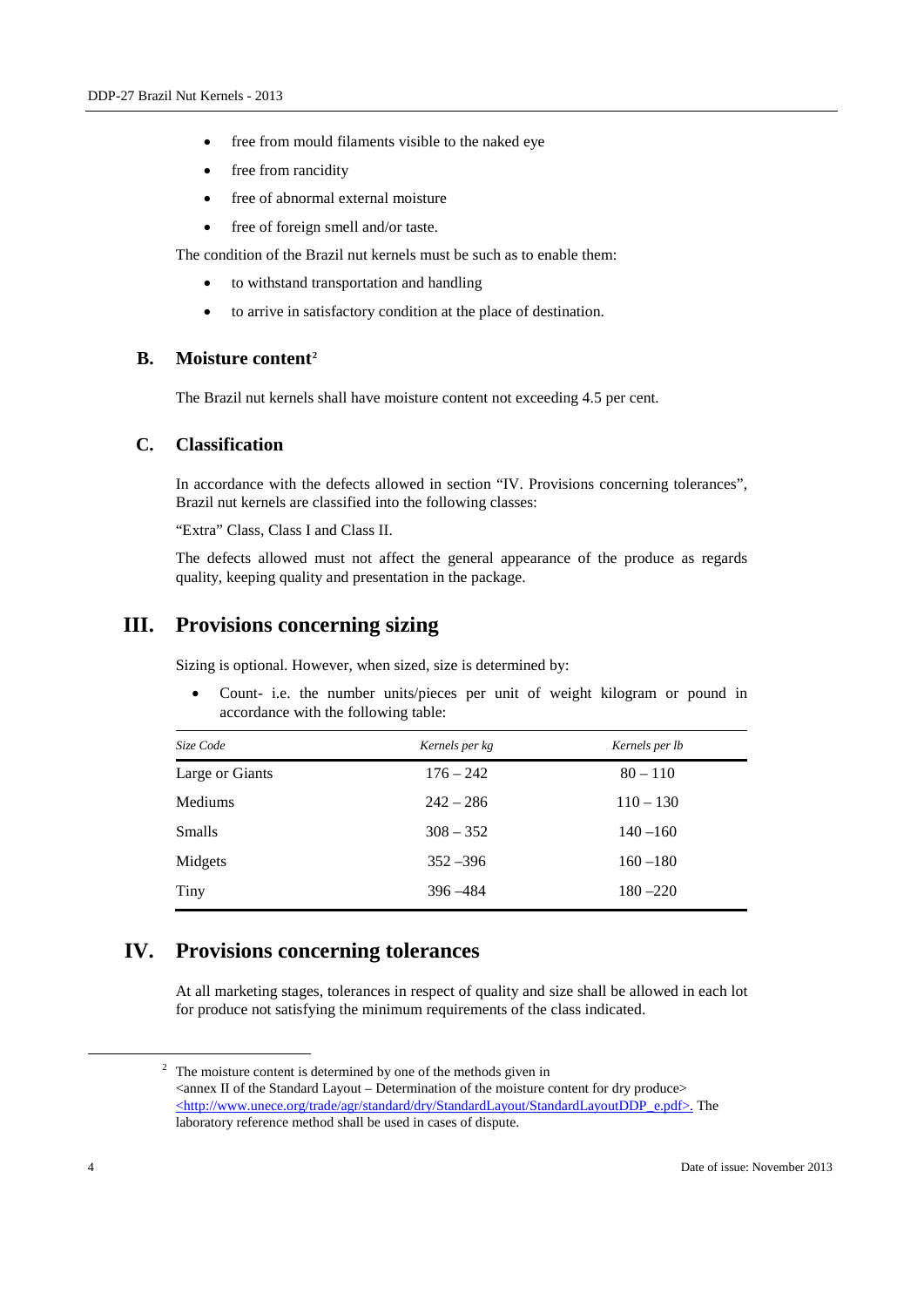#### **A. Quality tolerances**

 $\overline{a}$ 

|                 |                                                                               | Tolerances allowed<br>percentage of defective produce, by number<br>or weight |                |          |
|-----------------|-------------------------------------------------------------------------------|-------------------------------------------------------------------------------|----------------|----------|
| Defects allowed |                                                                               | Extra                                                                         | Class I        | Class II |
| (a)             | Tolerances for produce not satisfying the<br>minimum requirements             | 8                                                                             | 12             | 15       |
|                 | of which no more than:                                                        |                                                                               |                |          |
|                 | Not sufficiently developed, shrunken and<br>shrivelled                        | 1                                                                             | 1              | 2        |
|                 | Mouldy                                                                        | 1                                                                             | 2              | 2        |
|                 | Rancid or foreign smell or taste rotting or<br>deterioration:                 | 1                                                                             | 2              | 3        |
|                 | Damaged by pests                                                              | 1                                                                             | 1              | 2        |
|                 | Living pests                                                                  | 0                                                                             | 0              | 0        |
|                 | Blemishes, areas of discoloration,<br>yellowing, brown centre                 | 5                                                                             | 5              | 5        |
|                 | of which no more than                                                         |                                                                               |                |          |
|                 | Scorched - due to overheating while<br>drying                                 | 1                                                                             | 1              | 1        |
|                 | Fat diffusion or spread stains                                                | 1                                                                             | 1              | 1        |
|                 | Superficial damage, chipped                                                   | 5                                                                             | 5              | 5        |
|                 | <b>Broken</b>                                                                 | 1                                                                             | 3              | 5        |
|                 | Pieces                                                                        | 1                                                                             | 2              | 2        |
|                 | Adhering shell                                                                | 1                                                                             | $\overline{2}$ | 3        |
|                 | (b) Size tolerances (if sized)                                                |                                                                               |                |          |
|                 | For produce not conforming to the size<br>indicated, in total                 | 10                                                                            | 10             | 10       |
|                 | (c) Tolerances for other defects                                              |                                                                               |                |          |
|                 | Foreign matter, loose shells, shell<br>fragments, fragments of hull, dust (by |                                                                               |                |          |
|                 | weight)                                                                       | 0.5                                                                           | 1              | 1        |

## **V. Provisions concerning presentation**

### **A. Uniformity**

 $\overline{a}$ 

The contents of each package must be uniform and contain only Brazil nut kernels of the same origin, quality, and size (if sized).

The visible part of the contents of the package must be representative of its entire contents.

#### **B. Packaging**

Brazil nut kernels must be packed in such a way as to protect the produce properly.